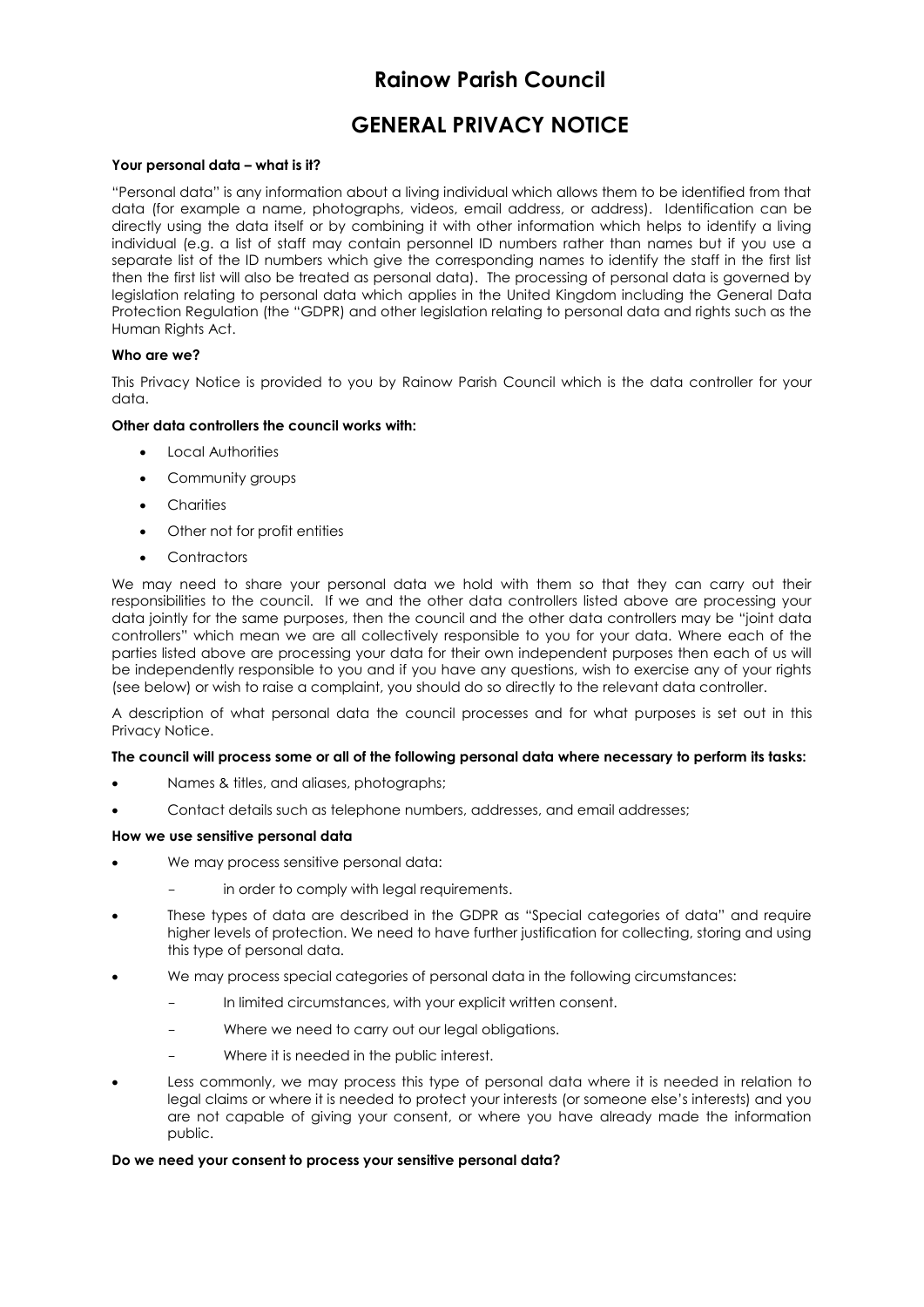• In limited circumstances, we may approach you for your written consent to allow us to process certain sensitive personal data. If we do so, we will provide you with full details of the personal data that we would like and the reason we need it, so that you can carefully consider whether you wish to consent.

## **The council will comply with data protection law. This says that the personal data we hold about you must be:**

- Used lawfully, fairly and in a transparent way.
- Collected only for valid purposes that we have clearly explained to you and not used in any way that is incompatible with those purposes.
- Relevant to the purposes we have told you about and limited only to those purposes.
- Accurate and kept up to date.
- Kept only as long as necessary for the purposes we have told you about.
- Kept and destroyed securely including ensuring that appropriate technical and security measures are in place to protect your personal data to protect personal data from loss, misuse, unauthorised access and disclosure.

## **We use your personal data for some or all of the following purposes:**

- To deliver public services including to understand your needs to provide the services that you request and to understand what we can do for you and inform you of other relevant services;
- To confirm your identity to provide some services;
- To contact you by post, email, telephone or using social media (e.g., Facebook, Twitter, WhatsApp);
- To enable us to meet all legal and statutory obligations and powers including any delegated functions;
- To promote the interests of the council;
- To maintain our own accounts and records;
- To seek your views, opinions or comments;
- To notify you of changes to our facilities, services, events and staff, councillors and other role holders;
- To send you communications which you have requested and that may be of interest to you. These may include information about campaigns, appeals, other new projects or initiatives;
- To process relevant financial transactions including grants and payments for goods and services supplied to the council
- To allow the statistical analysis of data so we can plan the provision of services.

## **What is the legal basis for processing your personal data?**

The council is a public authority and has certain powers and obligations. Most of your personal data is processed for compliance with a legal obligation which includes the discharge of the council's statutory functions and powers. Sometimes when exercising these powers or duties it is necessary to process personal data of residents or people using the council's services. We will always take into account your interests and rights. This Privacy Notice sets out your rights and the council's obligations to you.

We may process personal data if it is necessary for the performance of a contract with you, or to take steps to enter into a contract. An example of this would be processing your data in connection with the use of sports facilities, or the acceptance of an allotment garden tenancy

Sometimes the use of your personal data requires your consent. We will first obtain your consent to that use.

## **Sharing your personal data**

This section provides information about the third parties with whom the council may share your personal data. These third parties have an obligation to put in place appropriate security measures and will be responsible to you directly for the manner in which they process and protect your personal data. It is likely that we will need to share your data with some or all of the following (but only where necessary):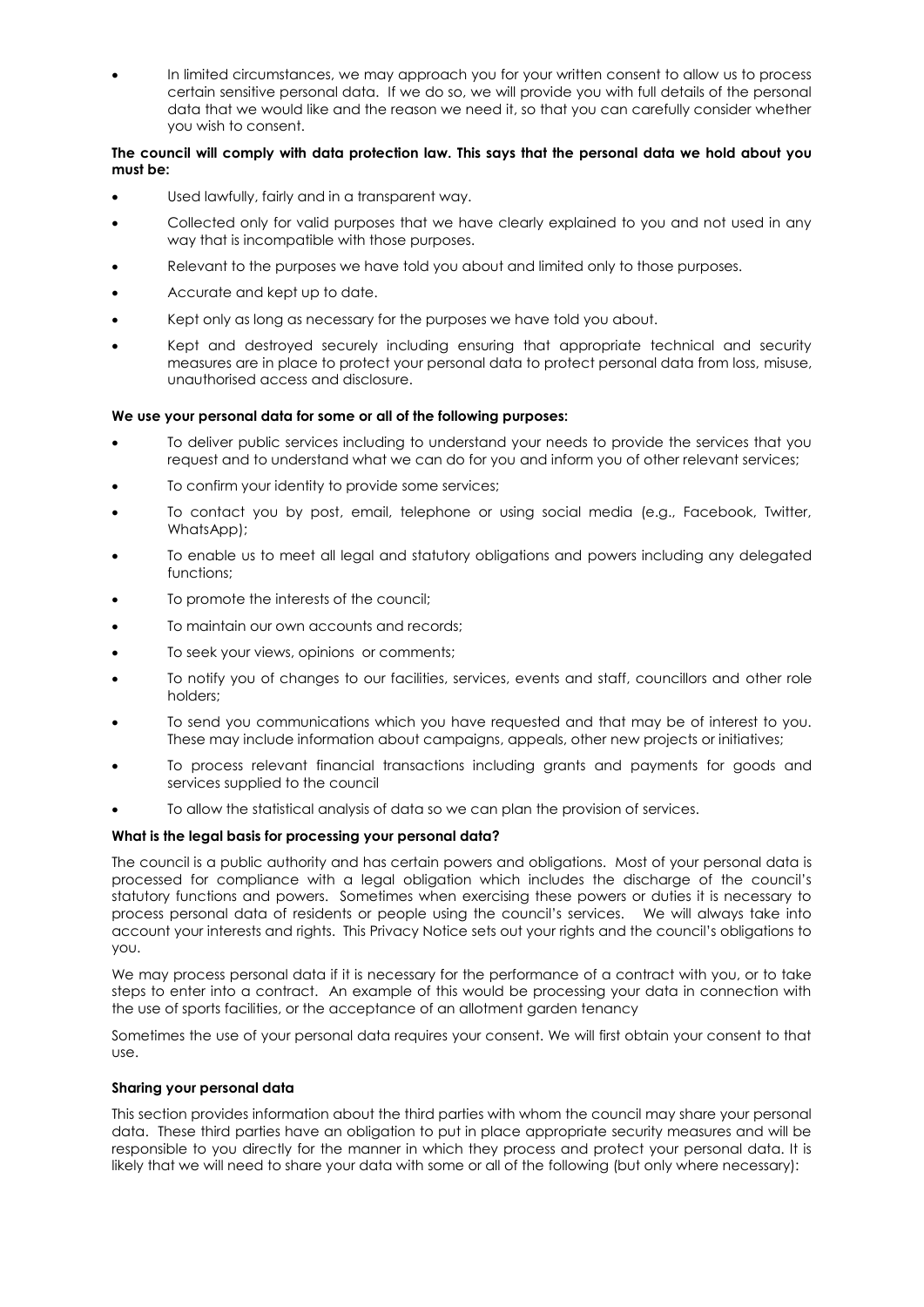- The data controllers listed above under the heading "Other data controllers the council works with";
- Our agents, suppliers and contractors. For example, we may ask a commercial provider to publish or distribute newsletters on our behalf, or to maintain our database software;
- On occasion, other local authorities or not for profit bodies with which we are carrying out joint ventures e.g. in relation to facilities or events for the community.

## **How long do we keep your personal data?**

We will keep some records permanently if we are legally required to do so. We may keep some other records for an extended period of time. For example, it is currently best practice to keep financial records for a minimum period of 8 years to support HMRC audits or provide tax information. We may have legal obligations to retain some data in connection with our statutory obligations as a public authority. The council is permitted to retain data in order to defend or pursue claims. In some cases the law imposes a time limit for such claims (for example 3 years for personal injury claims or 6 years for contract claims). We will retain some personal data for this purpose as long as we believe it is necessary to be able to defend or pursue a claim. In general, we will endeavour to keep data only for as long as we need it. This means that we will delete it when it is no longer needed.

#### **Your rights and your personal data**

You have the following rights with respect to your personal data:

When exercising any of the rights listed below, in order to process your request, we may need to verify your identity for your security. In such cases we will need you to respond with proof of your identity before you can exercise these rights.

## *1) The right to access personal data we hold on you*

- At any point you can contact us to request the personal data we hold on you as well as why we have that personal data, who has access to the personal data and where we obtained the personal data from. Once we have received your request we will respond within one month.
- There are no fees or charges for the first request but additional requests for the same personal data or requests which are manifestly unfounded or excessive may be subject to an administrative fee.

## *2) The right to correct and update the personal data we hold on you*

• If the data we hold on you is out of date, incomplete or incorrect, you can inform us and your data will be updated.

## *3) The right to have your personal data erased*

- If you feel that we should no longer be using your personal data or that we are unlawfully using your personal data, you can request that we erase the personal data we hold.
- When we receive your request we will confirm whether the personal data has been deleted or the reason why it cannot be deleted (for example because we need it for to comply with a legal obligation).

## *4) The right to object to processing of your personal data or to restrict it to certain purposes only*

• You have the right to request that we stop processing your personal data or ask us to restrict processing. Upon receiving the request we will contact you and let you know if we are able to comply or if we have a legal obligation to continue to process your data.

## *5) The right to data portability*

- You have the right to request that we transfer some of your data to another controller. We will comply with your request, where it is feasible to do so, within one month of receiving your request.
- *6) The right to withdraw your consent to the processing at any time for any processing of data to which consent was obtained*
- You can withdraw your consent easily by telephone, email, or by post (see Contact Details below).
- *7) The right to lodge a complaint with the Information Commissioner's Office.*